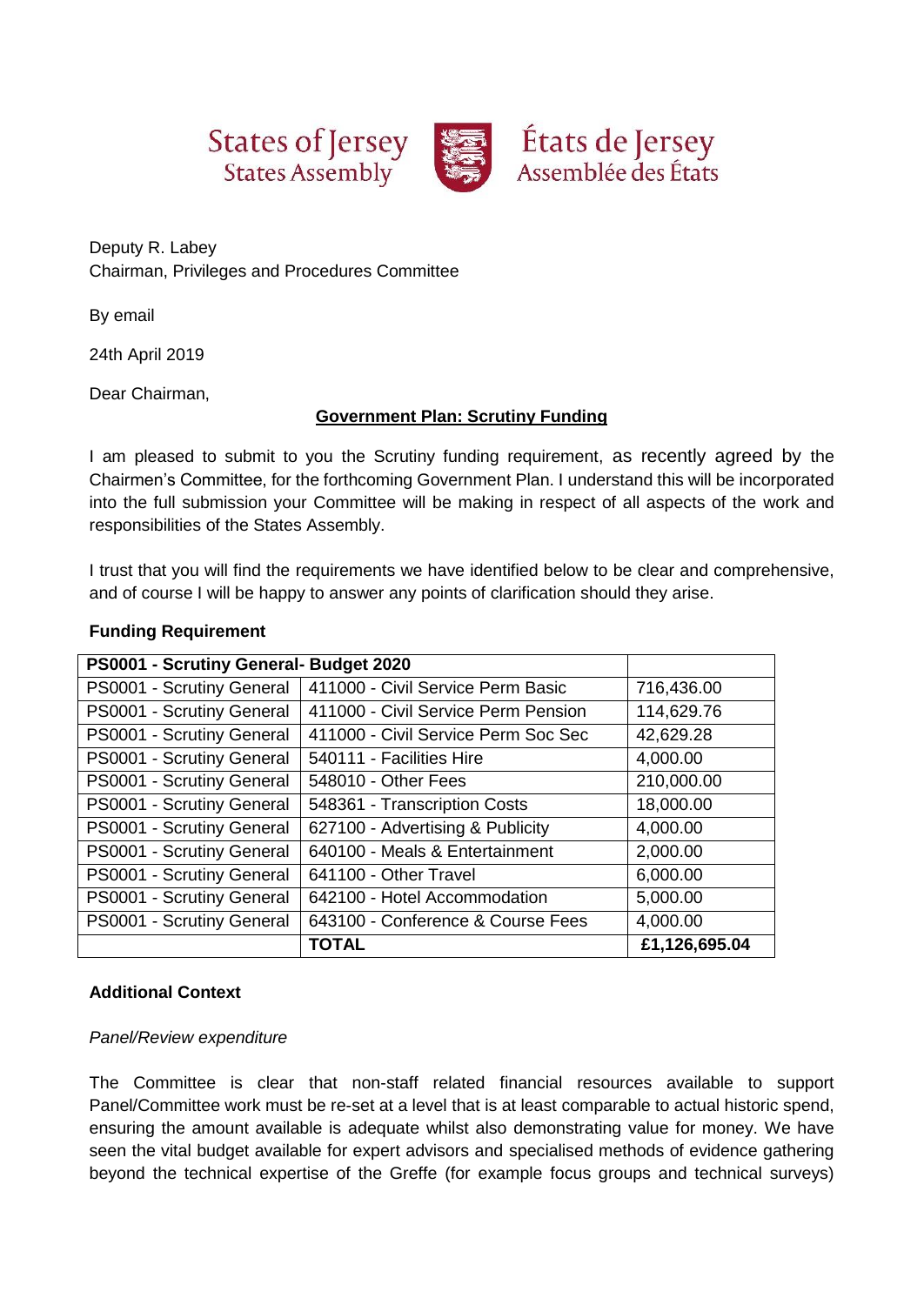reduce form £300,000 in 2016 to approximately £44,000 at the beginning of 2019. This is entirely inadequate and inappropriate. All requested relevant budget lines proposed for 2020 have been benchmarked against actual spend in comparable years, whilst also taking into account current and anticipated trends in the volume of and approach to Scrutiny work.

*Staff Resources*



We have welcomed the work of the States Greffe Leadership Team, in close liaison with the Committee, to identify an updated model of staff support to serve Scrutiny Panels which better reflects the present-day approach and requirements of Panels and delivers a more effective, flexible and resilient service than the current model allows. It requires limited additional funding/headcount to correct this situation. Part of the Committee's decision to agree to cap 'other fees' significantly below pre 2016 budget levels recognises the value of the 'in-house' support we receive, which will be enhanced by putting in place a more effective staff structure. The relevant budget lines are based on the following headcount' framework (grades ranging between 10 and 14):

1 x fte Assistant Greffier

• Head of Service, line-manager to all posts, clerk Chairmen's Committee

7 x fte 'Clerk'

- 1 per standing Panel and PAC (including their respective Sub-Panels)
- 1 to cover all Review Panels (if practical, cover from any capacity within standing Panels/PAC
- Line manage support officers

4 x fte 'Support Officer'

- Report directly to clerks
- 3 officers allocated equally to support 2 Panels/PAC each
- 1 officer dedicated to support the Review Panels
- Cover for relevant clerk (sickness and annual leave etc)
- Provide additional capacity to wider research function) if not fully occupied with Scrutiny work